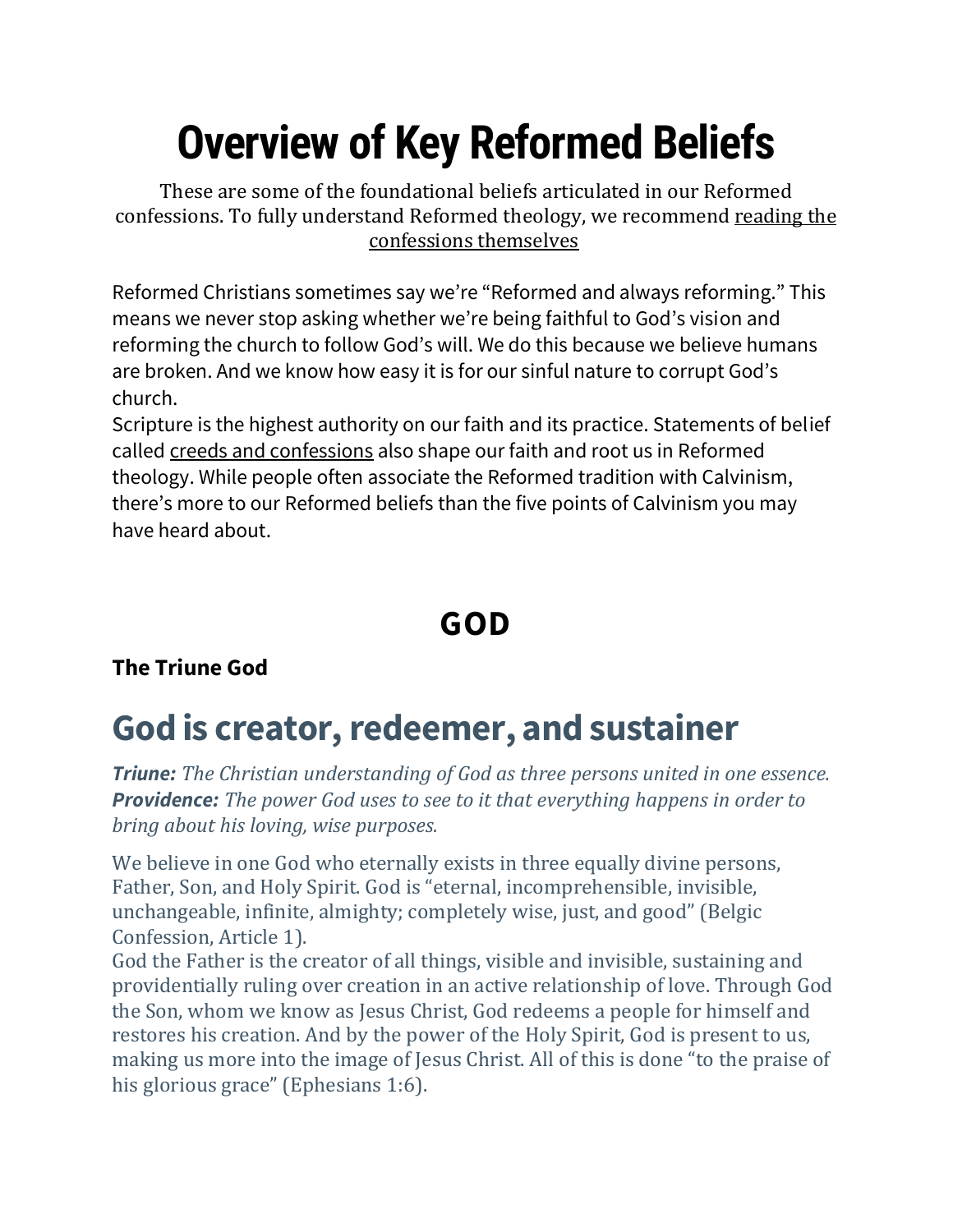### **The sovereignty of God**

## **God is sovereign over the universe**

Reformed Christians have a high view of God's sovereignty, a belief that "nothing happens in this world without God's orderly arrangement" (Belgic Confession, Article 13). But we don't believe God uses that power carelessly. Instead, we emphasize God's loving providence, which explains that God makes all things work together for our good (Romans 8:28). God's sovereignty is exercised as God sustains "heaven and earth and all creatures" (Heidelberg Catechism, Q&A 27) and in the particular way that God "gathers, protects, and cares for the church through Word and Spirit. This, God has done since the beginning of the world and will do to the end" (Belhar Confession, Point 1).

**God's self-revelation**

### **How we know God**

*Revelation: The ways that God makes himself known to us.*

Early Christians said that God revealed himself to us through two "books": the book of nature and the book of Scripture. We know God through the world God created, including our own selves: "The universe is before our eyes like a beautiful book in which all creatures, great and small, are as letters to make us ponder … God's eternal power and divinity" (Belgic Confession, Article 2). The book of nature shows us God as Creator, but it is not sufficient to know God as Redeemer. Additionally, as a result of sin, we cannot even see God rightly in creation. Only with the spectacles of Scripture are we able to see God's glory revealed in creation.

The Bible brings a specificity to God's self-revelation that's not available in creation. In Scripture, God reveals himself in the person of Jesus Christ, who is "the image of the invisible God" (Colossians 1:15). What we learn of God through Scripture is sufficient to provide us with what "we need in this life, for God's glory and for our salvation" (Belgic Confession, Article 2).

#### **The Bible is the Word of God**

We believe the Bible—the 66 books of the Old and New Testaments—was not composed "by human will, but men and women moved by the Holy Spirit spoke from God" (2 Peter 1:21). Because God is their true author, the words of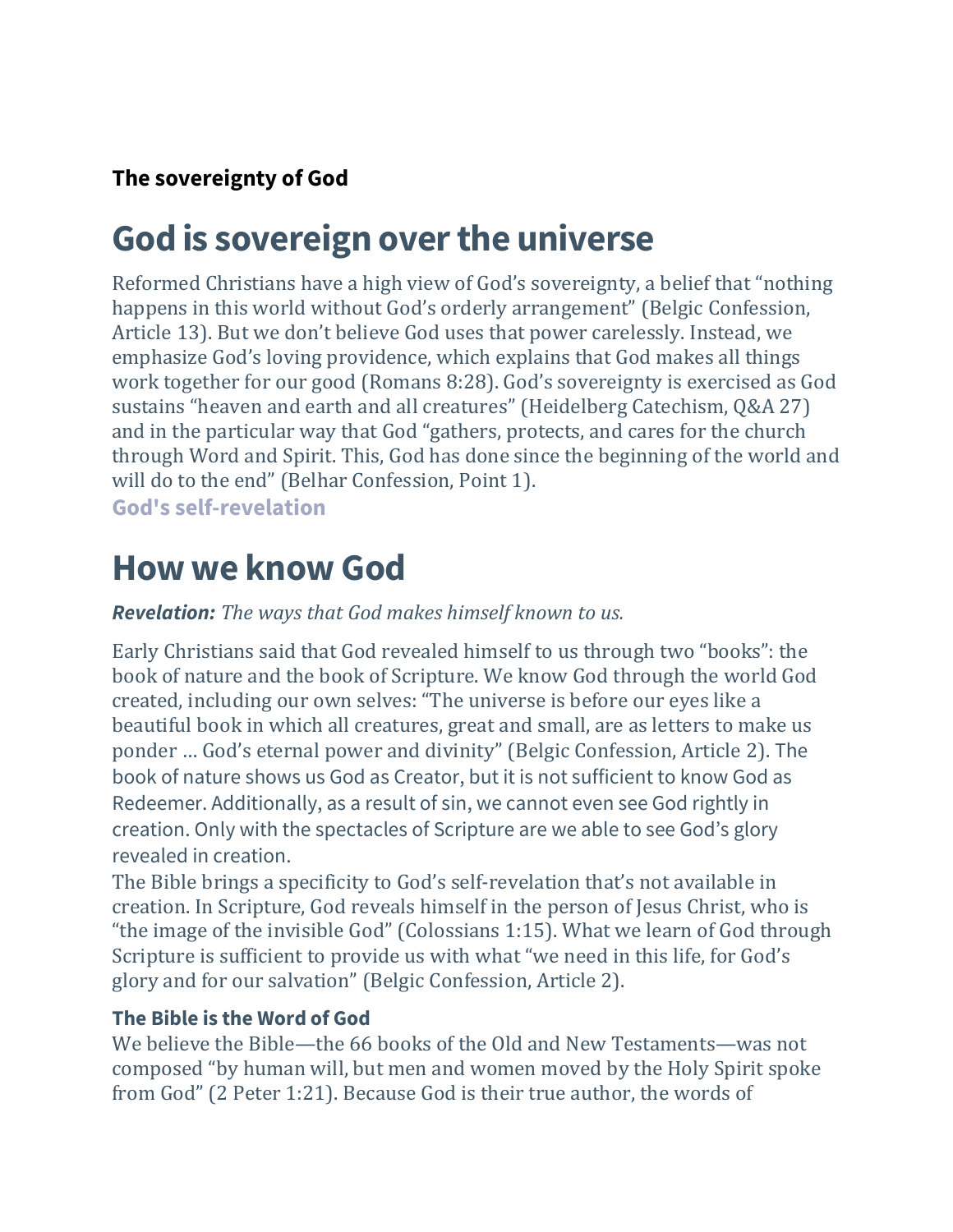Scripture are holy and divine. We trust the words of the Bible "above all because the Holy Spirit testifies in our hearts that they are from God" (Belgic Confession, Article 5).

One of the defining characteristics of the Reformation was its insistence on *sola Scriptura*, or the belief that everything we need for salvation and a life of faith is available in Scripture. Reformed Christians sometimes say the Bible is "the only rule of faith and life."

### **God's intention for creation**

## **God created all things and called them good**

*Shalom: Hebrew for "peace," a description of God's design for creation as one of wholeness, harmony, justice, and life-giving peace*

We believe that "God created heaven and earth and all other creatures from nothing" and gave "all creatures their being, form, and appearance" (Belgic Confession, Article 12). The book of Genesis affirms the original goodness of God's creation; after each piece of creation, the narrative notes that "God saw that it was good" (Genesis 1).

In the creation narrative, God creates humans on the sixth and final day of bringing things into being. Although we are part of creation, we are unique in that God formed humans "in his image and likeness—good, just, and holy" (Belgic Confession, Article 14). No other creature bears the image of God. Humans were also given a specific role, to tend and keep the rest of creation.

God's intention for creation was that everything live together in harmony. God longs for humans to "truly know God their creator, love him with all their heart, and live with him in eternal happiness for his praise and glory" (Heidelberg Catechism, Q&A 6).

#### **Why we need salvation**

## **Human beings are broken and sinful**

*Total depravity: the belief that, because of the fall, human nature is deeply corrupted by sin.*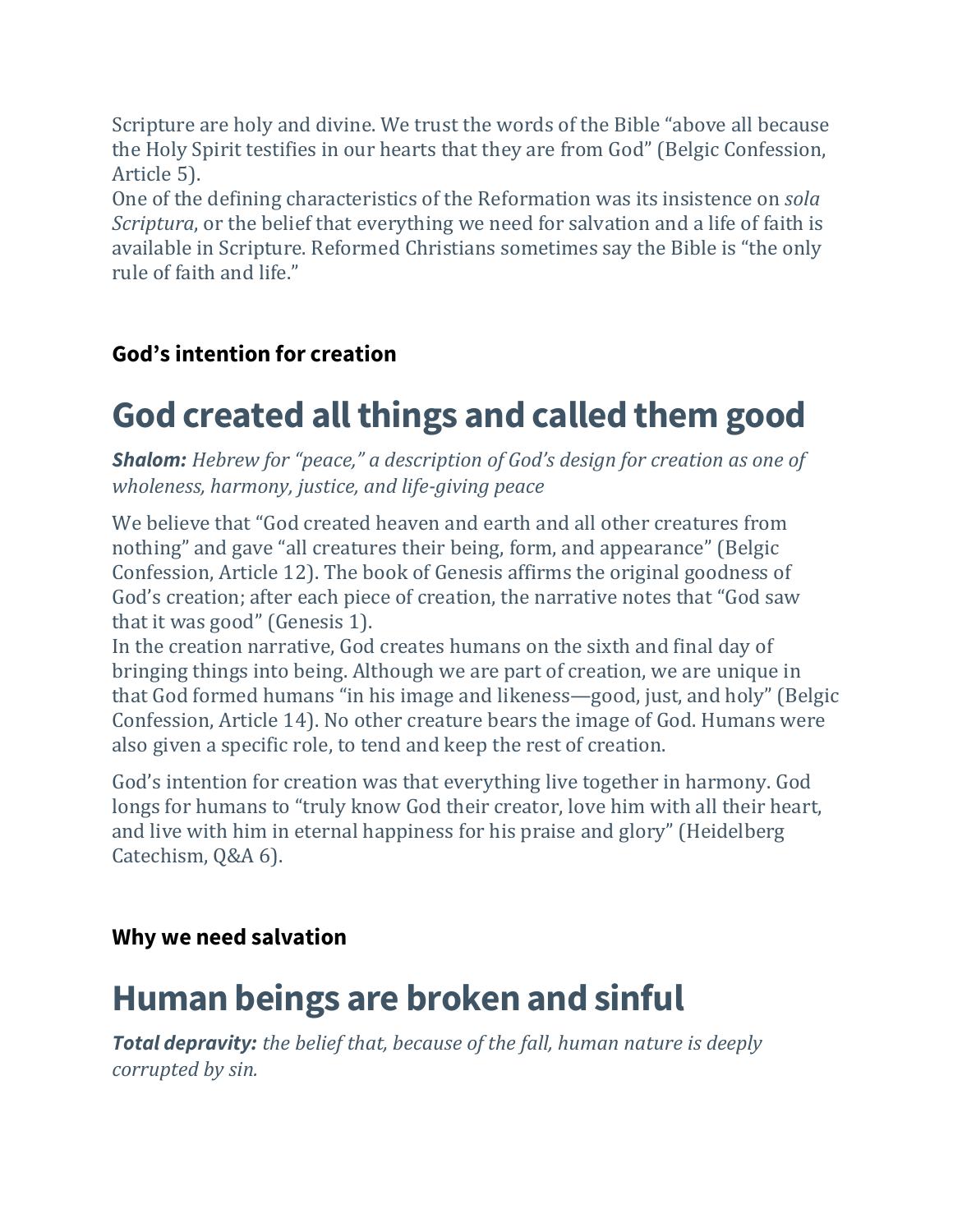*Original sin: belief that since the fall of humanity into sin, all humans have inherited a sinful nature.*

Human beings started out with the ability to follow God's will perfectly (Heidelberg Catechism, Q&A 9). God sculpted us in his own image, as mirrors of God's goodness, justice, and holiness.

But we chose to turn away from God. Our disobedience "so poisoned our nature" that all of us are wired from birth to be sinners (Heidelberg Catechism, Q&A 7). And the sin of humans caused all of creation to be "subjected to futility" and put "in bondage to decay" (Romans 8:20, 21). All of the perfection of God's original creation has been undone as a result of humanity's rebellion against God.

We're broken, and it's impossible for us to fix ourselves. No matter how hard we try to do the right thing, "sin constantly boils forth as though from a contaminated spring" (Belgic Confession, Article 15). Without God's grace, we "are neither willing nor able to return to God" (Canons of Dort, Main Points 3 and 4, Article 3).

God's justice demands that our sin be punished. But only someone who is both "a true and righteous human," and "also true God" could ever pay the price for the sins of humanity (Heidelberg Catechism, Q&A 15).

### **Atonement through Christ alone**

## **Jesus died to atone for our sins**

*Atonement: reconciliation with God, from whom sin divides us.*

Jesus Christ, the divine Son of God, came to earth to reconcile us with God. Jesus became human and lived a life without sin. Then he sacrificed his life in our name.

By suffering death on the cross, Jesus took the punishment our sins deserved. His death "is the only and entirely complete sacrifice and satisfaction for sins; it is of infinite value and worth, more than sufficient to atone for the sins of the whole world" (Canons of Dort, Main Point 2, Article 3).

Three days after Jesus died, he rose from the dead. Through his resurrection, Jesus conquered death so that anyone who believes in him can join him in everlasting life.

**Justification through faith alone**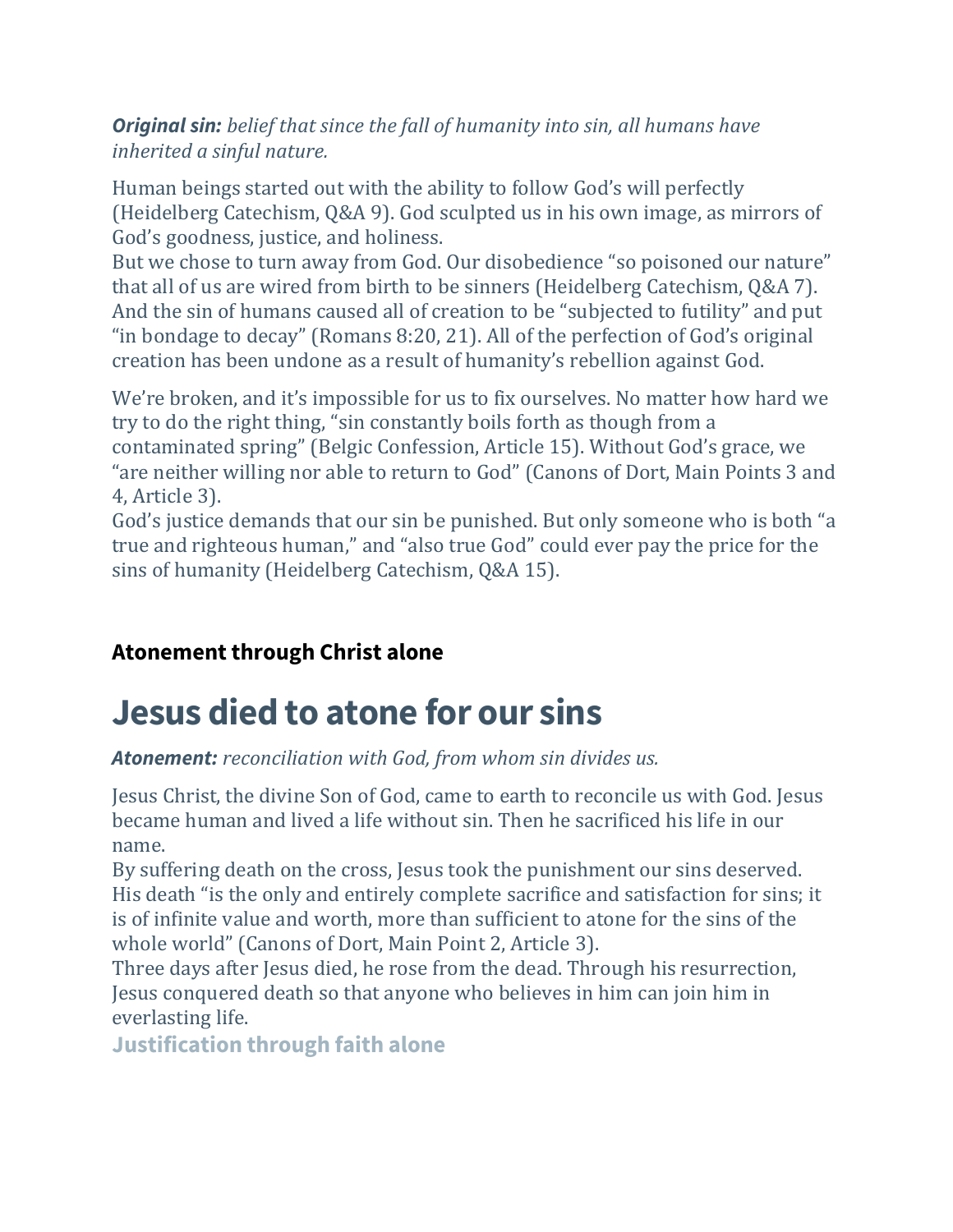## **Faith in Jesus is all we need to be saved**

*Justification: to be made right in the eyes of God.*

Even in our best moments, our actions are stained with sin. Yet out of sheer grace, God gives us the righteousness of Christ. Christ wipes our record clean. It's as if we have never sinned. All we have to do is accept his gift of salvation "with a believing heart" (Heidelberg Catechism, Q&A 60).

In other words, we are justified by faith, not by anything we've done. Our righteousness is in Jesus. We couldn't live a perfect life ourselves, so he lived a perfect life for us. Faith is the "instrument by which we embrace Christ." It "keeps us in communion with him and with all his benefits" (Belgic Confession, Article 22).

### **Salvation through grace alone**

## **God gives us the faith to receive salvation**

*Unconditional election: belief that God has chosen people to save in advance and prepares their hearts to receive the gift of salvation; God offers this gift to people not based on their merit but as an act of undeserved grace.*

We're so trapped in sin that we cannot find our way back to God on our own. As Christ says, "No one can come to me unless drawn by the Father who sent me" (John 6:44).

God gives us the faith to accept salvation as an act of undeserved grace (Canons of Dort, Main Point 1, Article 7). We receive this gift without any consideration of the things we've done. Our merits and strength have nothing to do with it.

#### **You cannot lose the gift of salvation**

Faith in Christ isn't a gift God will take away from you. God preserves the seed of our faith in times of doubt. And no matter how badly we sin, salvation in Jesus covers us.

"God's plan cannot be changed; God's promise cannot fail; the calling according to God's purpose cannot be revoked" (Canons of Dort, Main Point 2, Article 8). If God has chosen to give you the gift of salvation through Christ, you cannot lose your salvation. Even though you might stumble in your faith and make mistakes, the Holy Spirit's seal on your heart can't be invalidated or wiped out.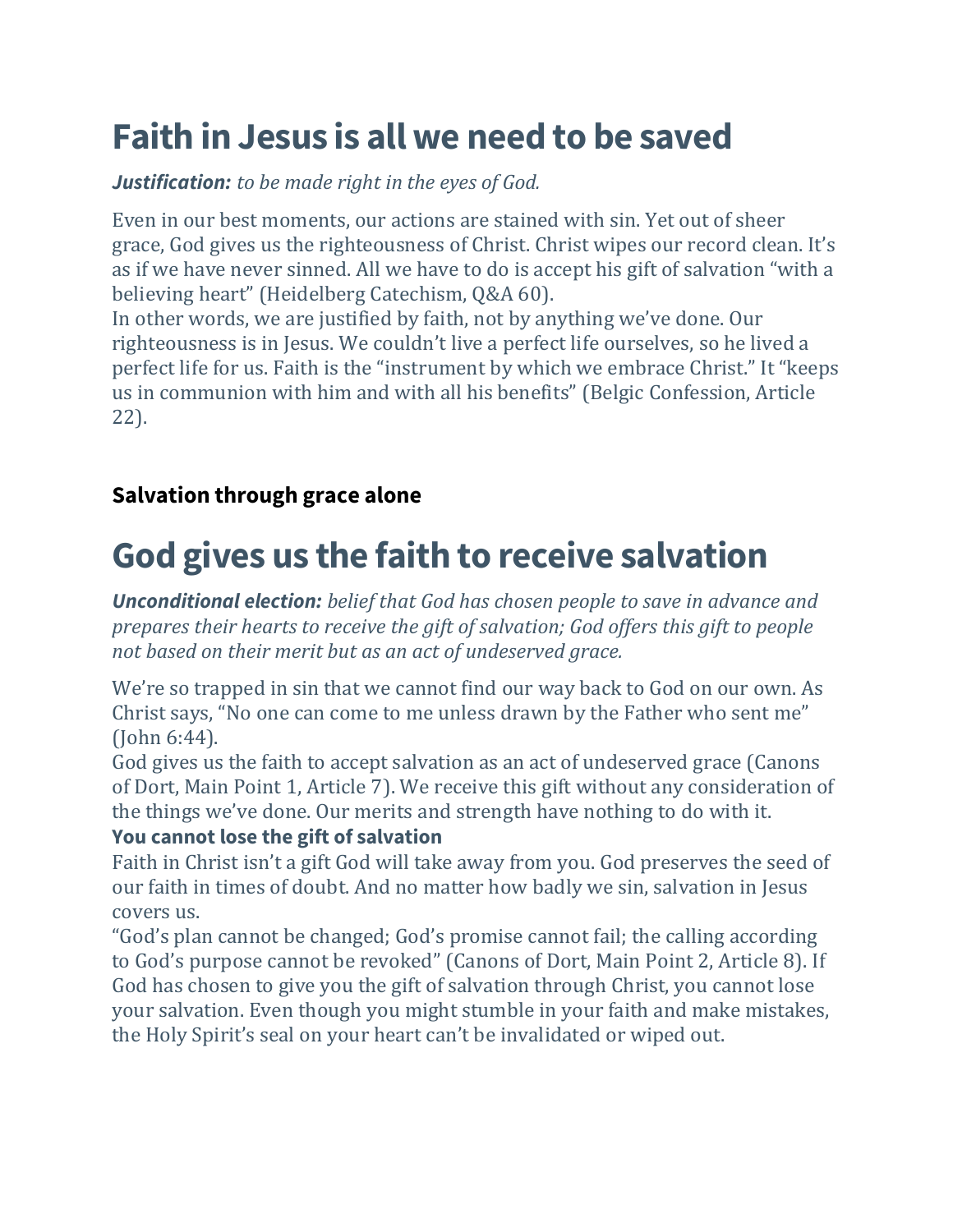### **Sanctification through the Holy Spirit**

## **The Holy Spirit makes us more like Jesus over time**

*Sanctification: belief that those who are justified by faith in Jesus are continually being made more holy through the work of the Holy Spirit.*

Christ's blood doesn't just redeem us for what we've done in the past. Through the work of the Holy Spirit, true faith in Jesus reshapes our hearts to better match the heart of Jesus. This continual process of being made more holy is called sanctification.

It is impossible for holy faith to be unfruitful. After all, we aren't talking about an empty faith. We're talking about what Scripture calls "faith working through love" (Galatians 5:6). This faith moves people to do by themselves the works that God has commanded in the Word.

Becoming more like Jesus doesn't mean we can be our own salvation. We still sin. And even a tiny speck of human selfishness, corruption, jealousy, or pride would disqualify a work from being worthy of salvation in God's eyes (Belgic Confession, Article 24).

### **The body of Christ**

## **The church is Christ's body on earth**

The Christian church "is a gathering of persons chosen in Christ through the Holy Spirit to profess faith in Jesus Christ as Lord and Savior in order to embody God's intentions for the world" (*Book of Church Order,* Preamble). Scripture calls the church "the body of Christ' and calls Christ our head. The church is faithful in its call when "it participates in mission, in calling all persons to life in Christ, and in proclaiming God's promise and commands to all the world" (Preamble).

#### **The marks of the "true church"**

The church is under the authority of Jesus Christ, who unites believers to himself and to each other. The church goes wrong when it "assigns more authority to itself and its ordinances than to the Word of God."

Historically, the church has been characterized by three "marks":

• It proclaims the gospel (Belgic Confession, Article 29)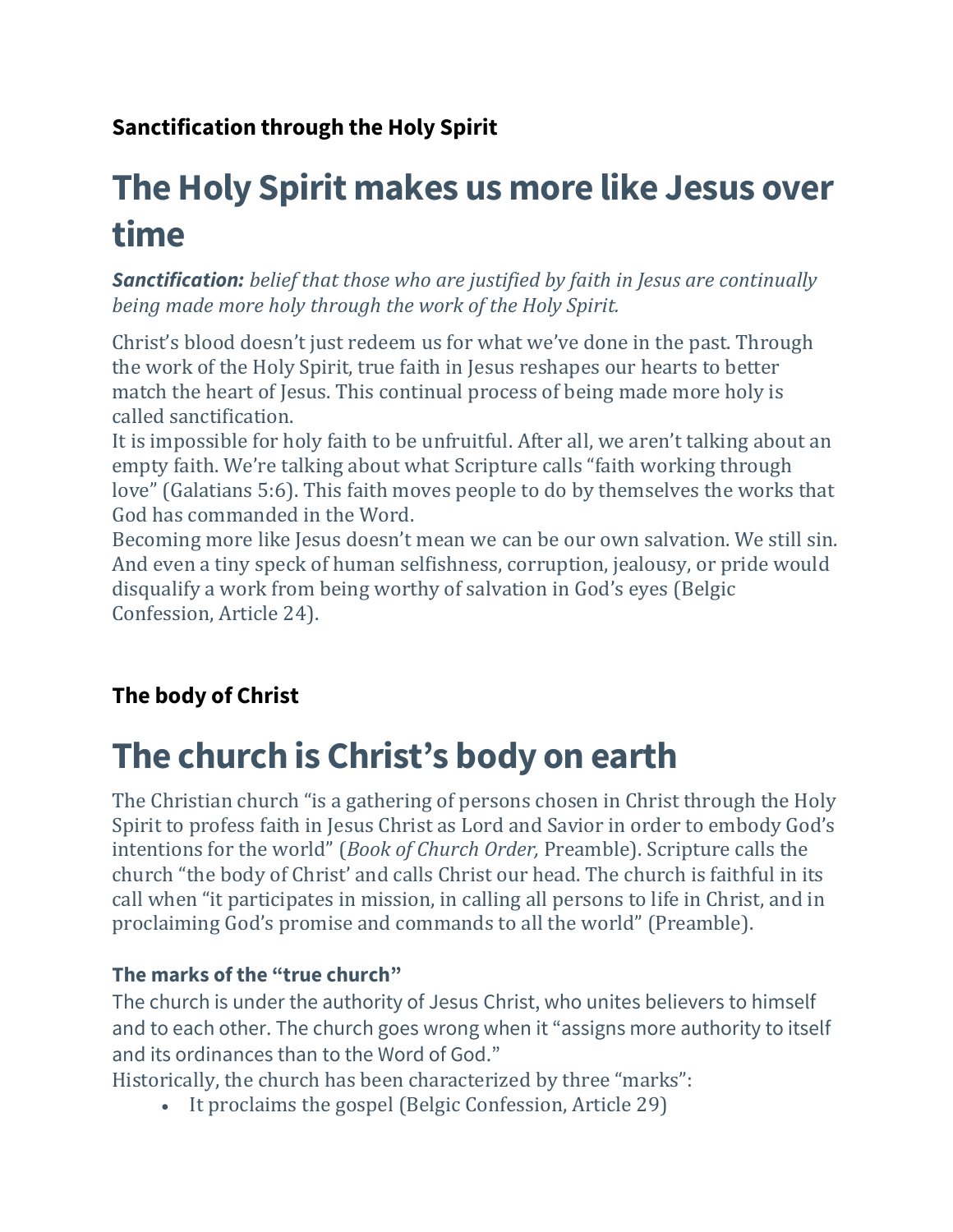- It administers the sacraments as Christ instituted them (Belgic Confession, Article 29)
- It practices discipline when members are not living out their faith (Belgic Confession, Article 29)

A fourth characteristic of the church, unity, is worth including here. It's not identified among the classical Reformation marks of the church, but it is captured in the [Nicene](http://www.rca.org/about/theology/creeds-and-confessions/the-nicene-creed/) Creed and elaborated upon in the Belhar [Confession.](http://www.rca.org/about/theology/creeds-and-confessions/the-belhar-confession/) That characteristic is that the church is united by Christ with God and each other (Belhar Confession, Point 2)

### **Proclamation of the gospel**

## **The church is called to embody the gospel of Jesus in Word and deed**

The gospel promises that "everyone who believes in [Jesus] may not perish but may have eternal life" (John 3:16). The church is called to proclaim this gospel promise to all nations and people without discrimination (Canons of Dort, Main Point 2, Article 5). It's through the "preaching of the holy gospel" that the "Holy Spirit produces [faith] in our hearts" (Heidelberg Catechism, Q&A 65). The Belhar Confession says, "The church is witness both by word and by deed to the new heaven and the new earth in which righteousness dwells." In a world full of injustice and hate, one way we bear witness to the gospel is to join God in standing for peace and justice. While redemption has an eternal quality, God also cares about the immediate needs of people: "God brings justice to the oppressed and gives bread to the hungry. … God supports the downtrodden, protects the stranger, helps orphans and widows and blocks the path of the ungodly" (Belhar Confession, Point 4). Because of that, Reformed Christians believe that "the church must witness against and strive against any form of injustice, so that justice may roll down like waters, and righteousness like an ever-flowing stream" (Belhar Confession, Point 4).

#### **Sacraments**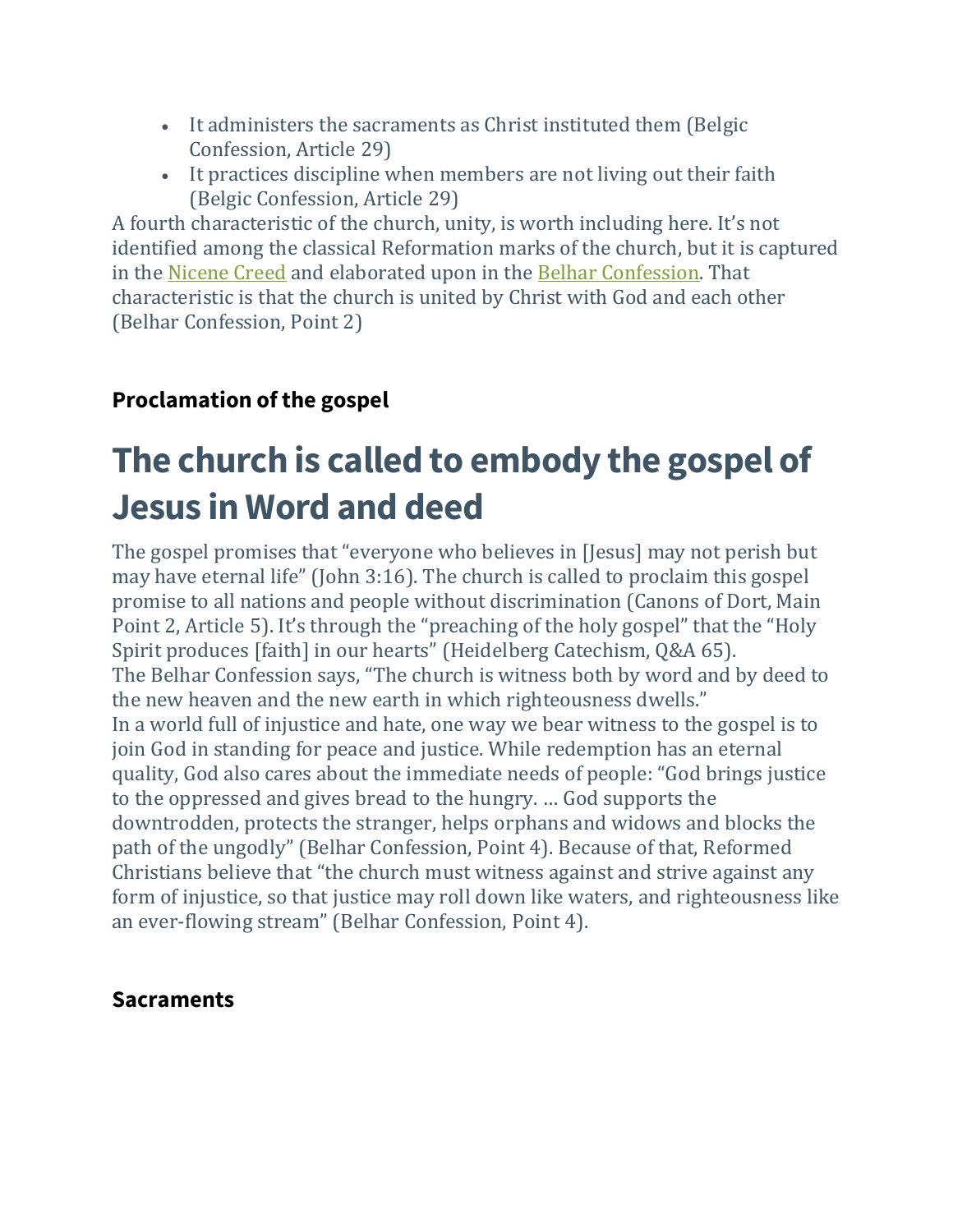## **The sacraments are signs and seals of God's heavenly promises**

*Sacraments: practices instituted by Christ as signs and seals of God's promises in the gospel.*

"Sacraments are visible, holy signs and seals" instituted by Jesus to help us understand the promise of the gospel and to seal its promise in us (Heidelberg Catechism, Q&A 66). They allow us to experience with our external senses what we hear in God's Word and feel the Spirit do in our hearts.

In this way, the sacraments help us focus on the truth at the heart of our faith: "the sacrifice of Jesus Christ on the cross as the only ground of our salvation" (Heidelberg Catechism, Q&A 67).

### **There are two sacraments in the Reformed church: Baptism and the Lord's Supper**

### *Baptism*

"Christ has commanded that all those who belong to him be baptized with pure water 'in the name of the Father and of the Son and of the Holy Spirit'" (Belgic Confession, Article 34). Baptism signifies that the blood of Christ washes our souls, just as water washes away the dirt of the body. We baptize both infants and adults because both are part of "God's covenant and are his people" (Heidelberg Catechism, Q&A 74).

### *The Lord's Supper*

At the Last Supper with his disciples, Jesus broke bread and said, "Take and eat; this is my body" (Matthew 26:26). After supper, he took the cup and said, "Drink from it, all of you. This is my blood of the covenant, which is poured out for many for the forgiveness of sins" (Matthew 26:27-28). As we eat the bread and drink from the cup of communion, we remember Christ's true body and blood, which we receive into our souls by faith.

### **Church discipline**

### **The church wants to restore people who stray**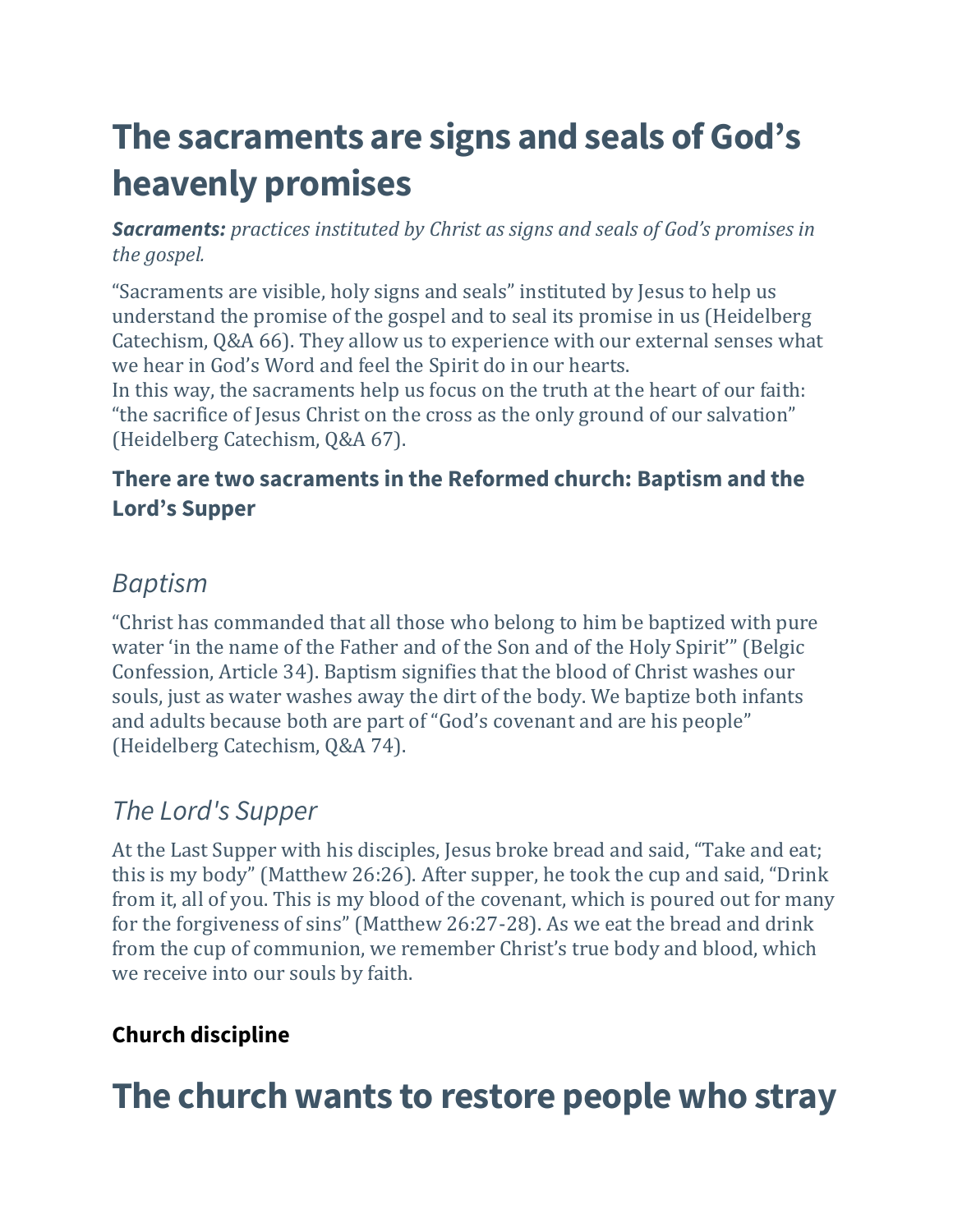The true church "governs itself according to the pure Word of God," rejecting everything contrary to Scripture (Belgic Confession, Article 29). Reformed churches follow a governance structure that involves ministers, elders, and deacons. These "offices," as they're called, are put in place for the oversight and care of the church. One of the responsibilities of church leadership is to care spiritually for church members who are not living in accordance with God's Word. Church discipline is intended to restore people to right relationship with God.

### **Unity in Christ**

## **The church is one body drawn together from the entire human family**

In Jesus Christ, the church has a twofold unity: with God and with each other. All Christians, regardless of theological stripe, belong to the same body. "We believe in one holy, universal, Christian church, the communion of saints called from the entire human family" (Belhar Confession, Point 2). "We share one faith, have one calling, are of one soul and one mind; have one God and Father, are filled with one Spirit, are baptized with one baptism, eat of one bread and drink of one cup, confess one name, are obedient to one Lord, work for one cause, and share one hope."

Our unity in Christ is "both a gift and an obligation for the church." It "must become visible" so that the world can see that "separation, enmity and hatred between people and groups is sin which Christ has already conquered" (Belhar Confession, Point 2).

### **From the garden to the new city**

### **We await new heaven and new earth**

While God has indeed secured redemption completely in Jesus Christ, we do not get to experience its fullness yet. We look forward to the day that God will bring about the ultimate restoration of all things. Finally, God will judge evil for what it is, bringing an end to the power of sin and death. Wickedness will be destroyed and God will make "all things new" (Revelation 21:5).